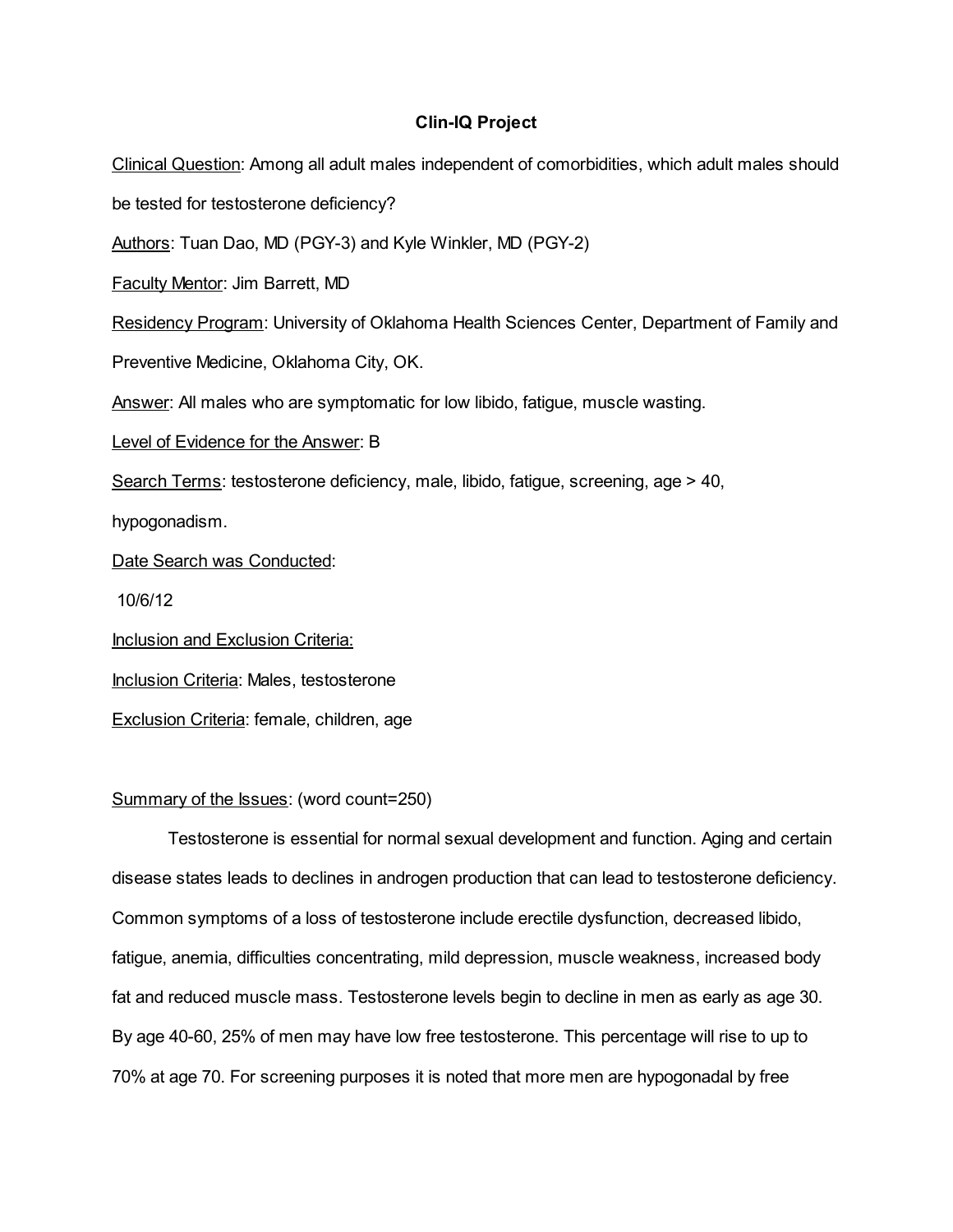testosterone index than by total testosterone after age 50, and there seems to be a progressively greater difference between the two with increasing age. This is likely due to increasing sex hormone binding globulin (SHBG), which naturally increases with age and binds the biologically active free testosterone.

Age, chronic disease (such as diabetes or obesity), weight and medications can all affect testosterone reduction. Hypogonadism, also referred to as andropause, androgen deficiency of aging or late-onset hypogonadism (LOH) can contribute to frailty, sarcopenia (age related loss of muscle mass), poor muscle quality and weakness, hypertrophy of adipose tissue and impaired neurotransmission. Testosterone replacement therapy can potentially improve functional status and quality of life in the aging male population although definitive studies are lacking. Patients who present with any of these conditions should be considered for testing for testosterone deficiency.<sup>1</sup> It remains unclear when to screen for testosterone deficiency in the absence of symptoms. Unlike other screening modalities, it has yet to be shown that screening and treatment of testosterone deficiency has a universal benefit or sustained benefits that outweigh potential risks.

### Summary of the Evidence: (word count=547)

An overall picture of testosterone deficiency increasing with age is evident upon review of a multitude of studies. In order to shed light on issues pertaining to the screening for testosterone deficiency three separate studies were investigated.

The Hypogonadism in Males (HIM) study<sup>2</sup> performed in 2003-2004 is an example of a biochemical prevalence study. This was a cross-sectional study of 2165 men aged 45 years and older who had visited a primary care office for any reason, not necessarily for testosterone deficiency associated complaints (see Figure 1). Based on a total testosterone of <300 ng/dL, 39% of the men were defined as being hypogonadal; for every 10 year increase in age, the risk of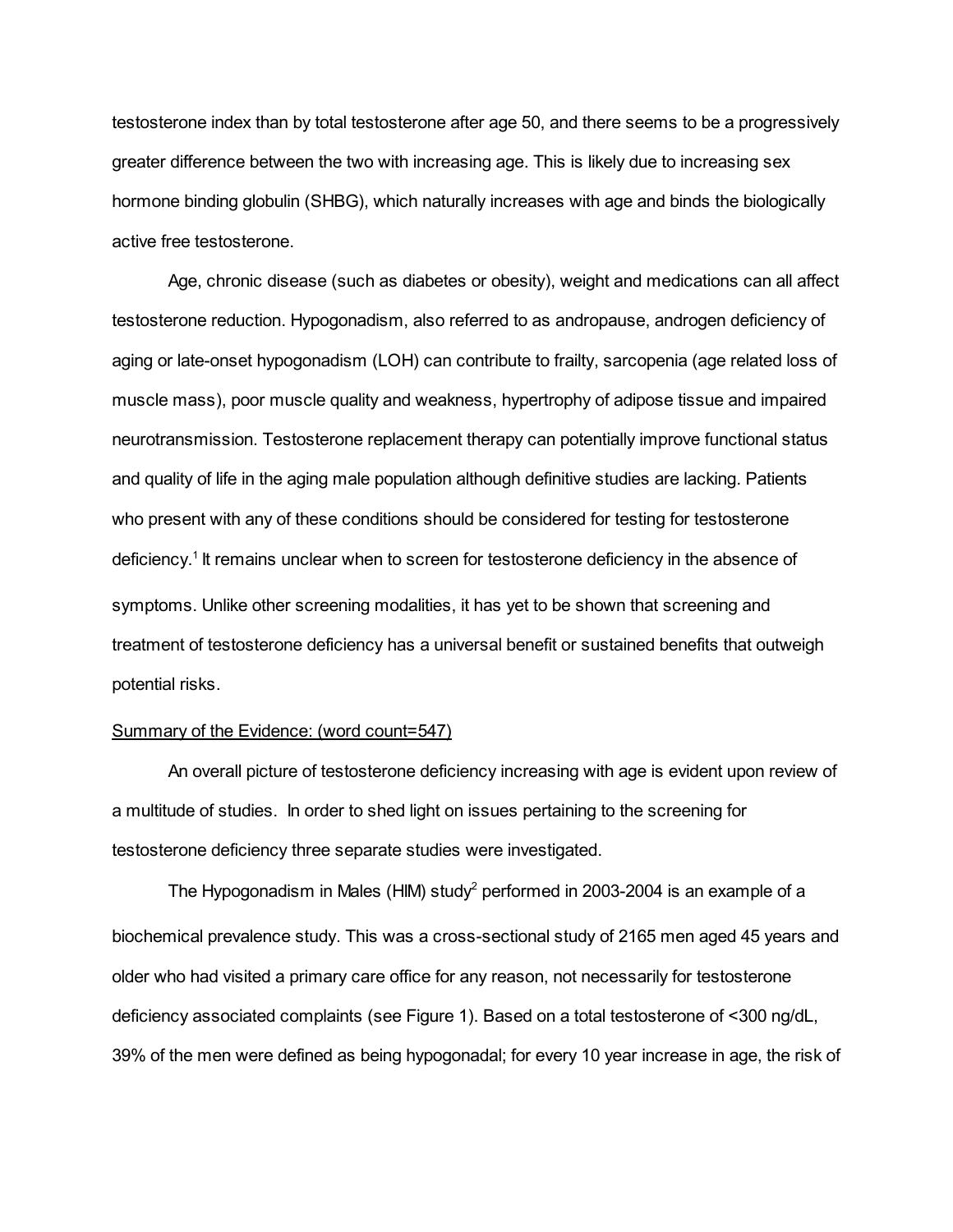hypogonadism increased by 17%. By extrapolating to national census data, the HIM authors estimated that 13.8 million men (39%) aged 45 and older who visit a primary care physician in the United States might be biochemically testosterone deficient; evidence to suggest that age in itself may precipitate screening for testosterone deficiency.



## Figure 1. Prevalence of Hypogonadism by Age<sup>2</sup>

In comparison to HIM, prevalence was found to be lower in the Massachusetts Male Aging Study (MMAS), which assessed the hypothesis that endocrine profiles change with aging independently of specific disease states in a population-based random sample of 40 to 70 year-old men; largely focusing on impotence as the causal screening method.<sup>3</sup> In this study (N = 1,491), testosterone deficiency was defined by the presence of at least 3 signs or symptoms (decreased sexual function, increased fatigue, low bone mineral density, depressed mood, mild anemia, etc.) plus a total testosterone level of <200 ng/dL; or signs/symptoms plus total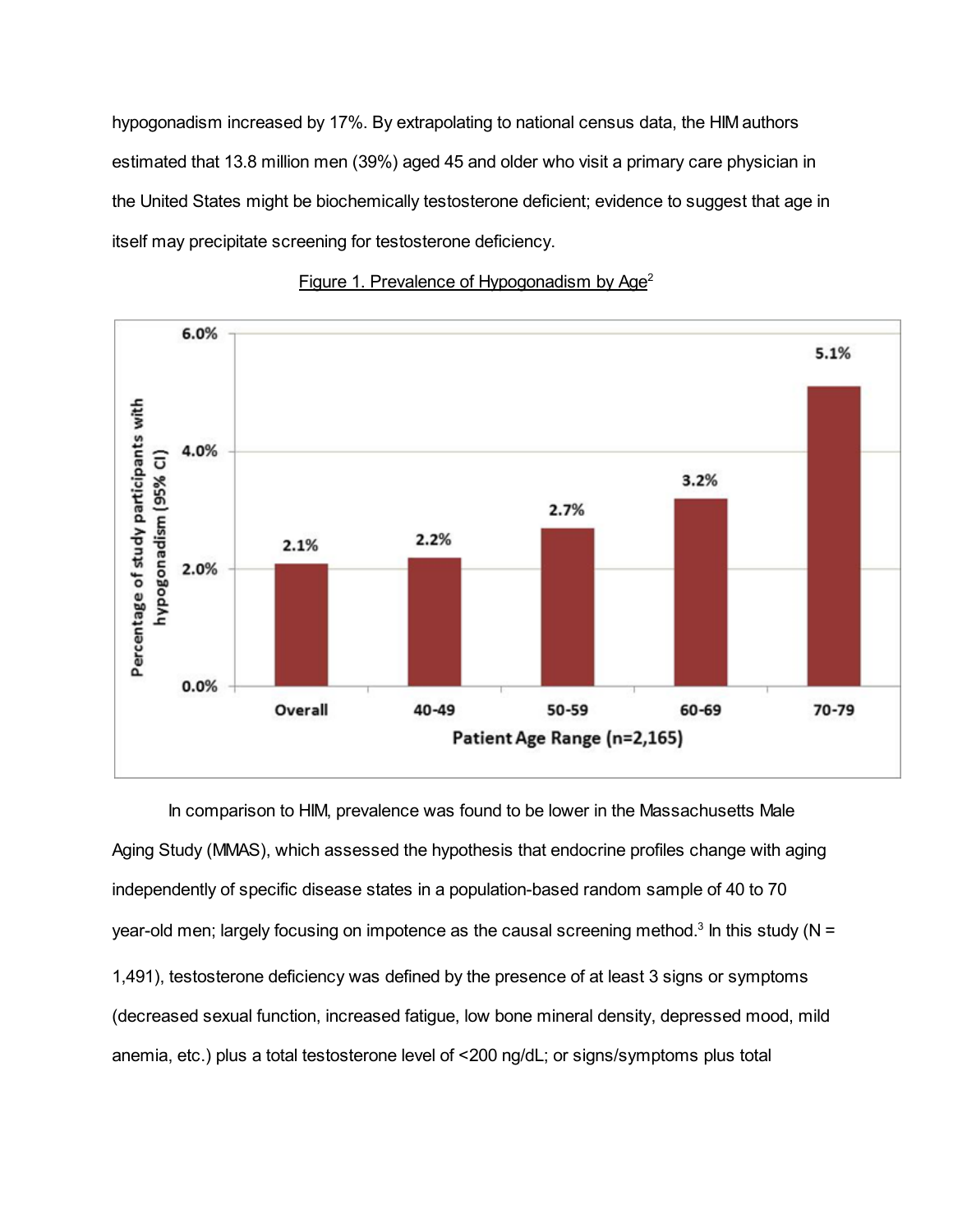testosterone of 200 to 400 ng/dL plus free testosterone <8.91 ng/dL. The prevalence of testosterone deficiency was estimated to be between 6% and 12%.

The European Male Aging Study (EMAS) defined testosterone deficiency in a random sample of 3369 men aged 40 to 79 years.<sup>4</sup> The list of qualifying testosterone deficiency symptoms was truncated on the strength of each symptoms association with low levels of total testosterone (<317 ng/dL) and free testosterone (<6.34 ng/dL). The three symptoms that made the final cut were sexual: poor morning erection, low sexual desire, and erectile dysfunction (ED). Defined by these symptoms and biochemical evidence, the prevalence of hypogonadism was estimated at 2.1% overall, increasing from as little as 0.1% in men aged 40 to 49 to 5% in men aged 70 to 79. Prevalence also rose with increasing body mass index and increasing number of comorbidities. Like EMAS, the HIM study noted a higher testosterone deficiency prevalence in men with comorbidities, most significantly in those who were obese or had diabetes, hypertension, rheumatoid arthritis, hyperlipidemia, or osteoporosis. The risk of having low testosterone levels was 2.4 times higher for obese men, 2.1 times higher for men with diabetes, 1.8 times higher for men with hypertension, and 1.5 times higher for those with hyperlipidemia.

At the 2011 annual meeting of the American Urological Association (AUA), expert panelists named obesity and diabetes as comorbidities in younger men, but added others such as chronic opiate use, steroid abuse, stress, and possibly genetic factors. Long-term opiate use and chronic pain are comorbidities of testosterone deficiency being seen with increasing frequency in primary care settings. 5

#### Conclusion: (word count=109)

Screening for testosterone deficiency is reasonable for specific complaints including fatigue, impotence, depression or an array of other indicators. Practitioners should keep in mind that as men age, testosterone levels fall and therefore the likelihood of finding testosterone